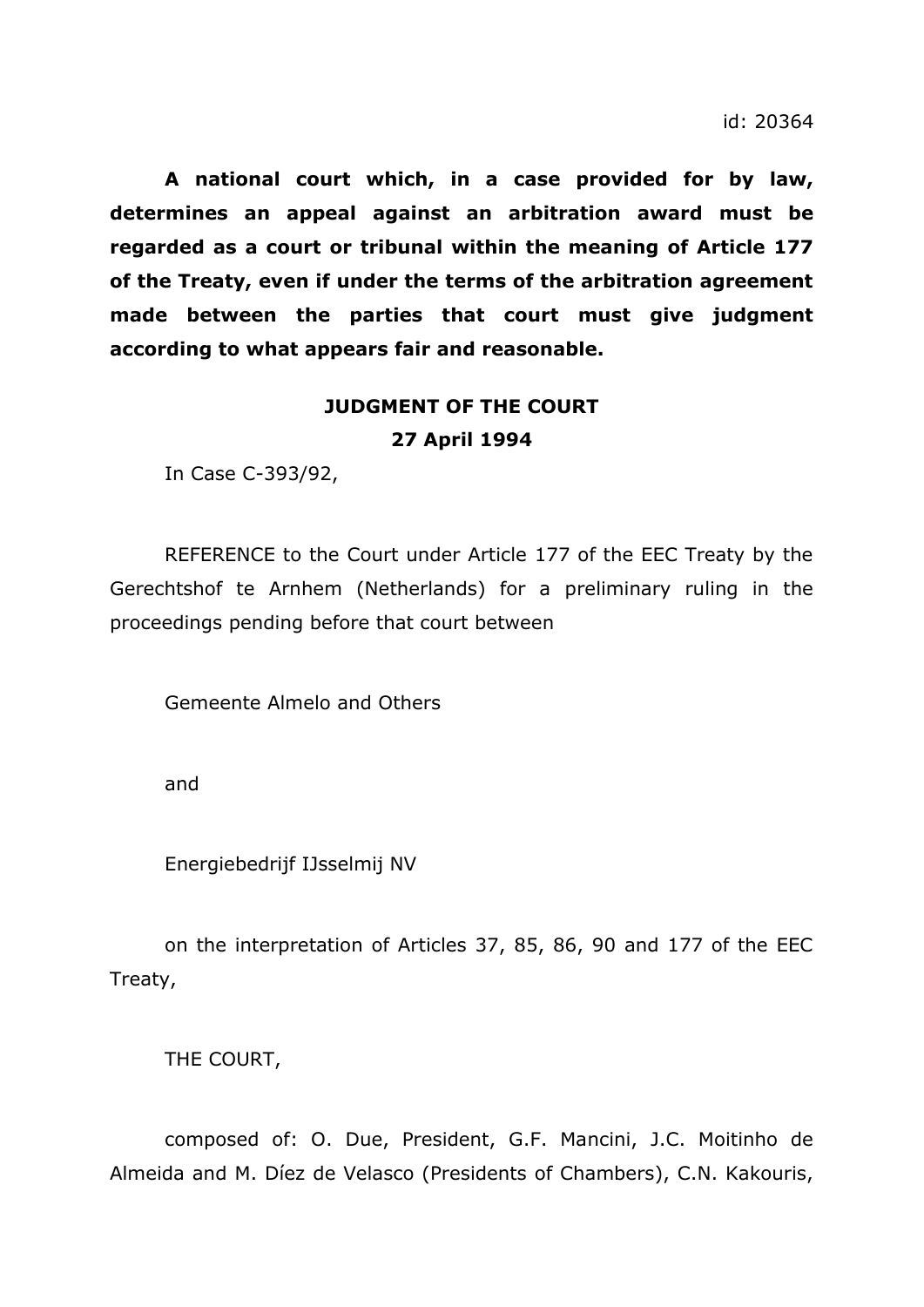R. Joliet, F.A. Schockweiler (Rapporteur), G.C. Rodríguez Iglesias, M. Zuleeg, P.J.G. Kapteyn and J.L. Murray, Judges,

Advocate General: M. Darmon,

Registrar: H. von Holstein, Deputy Registrar,

after considering the written observations submitted on behalf of:

- the Municipality of Almelo and Others, by C.M. Vinken-Geijselaers, of the 's-Hertogenbosch Bar,

- Energiebedrijf IJsselmij NV, by B.H. ter Kuile, of the Hague Bar, and E.H. Pijnacker Hordijk, of the Amsterdam Bar,

- the Greek Government, by V. Kontalaimos, a member of the State Legal Service, acting as Agent,

- the French Government, by P. Pouzoulet, Deputy Director in the Directorate for Legal Affairs of the Ministry of Foreign Affairs, acting as Agent,

- the Netherlands Government, by A. Bos, Legal Adviser in the Ministry of Foreign Affairs, acting as Agent,

- the Commission of the European Communities, by B.J. Drijber, a member of its Legal Service, acting as Agent,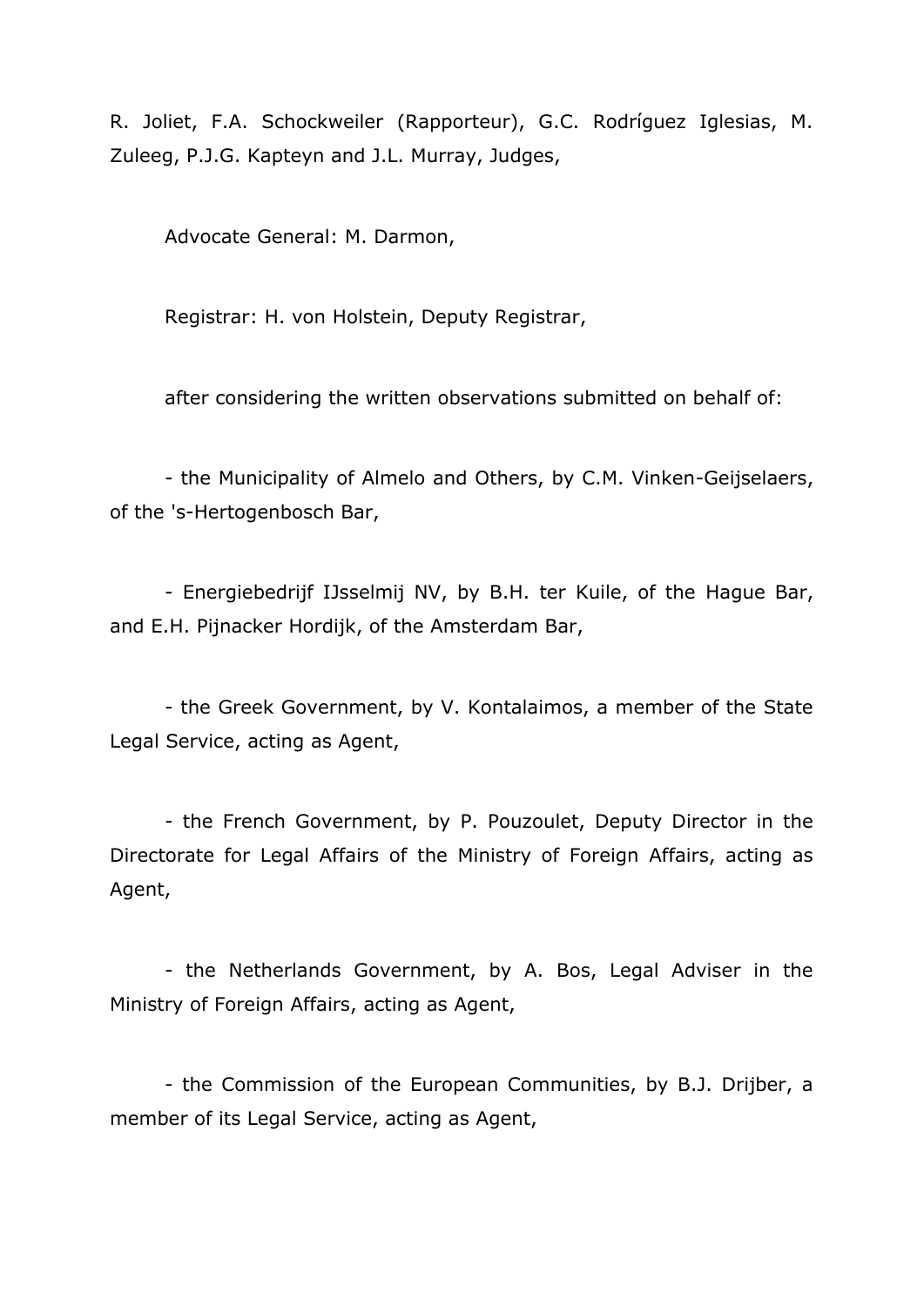having regard to the Report for the Hearing,

after hearing the oral observations of the Municipality of Almelo and Others, Energiebedrijf IJsselmij NV, the Greek Government, the Netherlands Government, represented by J.W. de Zwaan, Deputy Legal Adviser in the Ministry of Foreign Affairs, acting as Agent, and the Commission, at the hearing on 23 November 1993,

after hearing the Opinion of the Advocate General at the sitting on 8 February 1994,

gives the following

## **Judgment**

1. By an arbitration decision of 3 November 1992, received at the Court on 10 November 1992, the Gerechtshof te Arnhem (Regional Court of Appeal, Arnhem) referred to the Court for a preliminary ruling under Article 177 of the EEC Treaty two questions concerning the interpretation of Articles 37, 85, 86, 90 and 177 of the Treaty.

2 .Those questions arose in proceedings between the Municipality of Almelo and other local distributors of electric power and Energiebedrijf IJsselmij NV (hereinafter "IJM"), an undertaking engaged in the regional distribution of electric power, in relation to an equalization supplement charged by the latter to the local distributors.

3. Electric power is produced in the Netherlands by four undertakings holding shares in a jointly owned undertaking, NV Samenwerkende Elekriciteits-Produktiebedrijven (hereinafter "SEP"),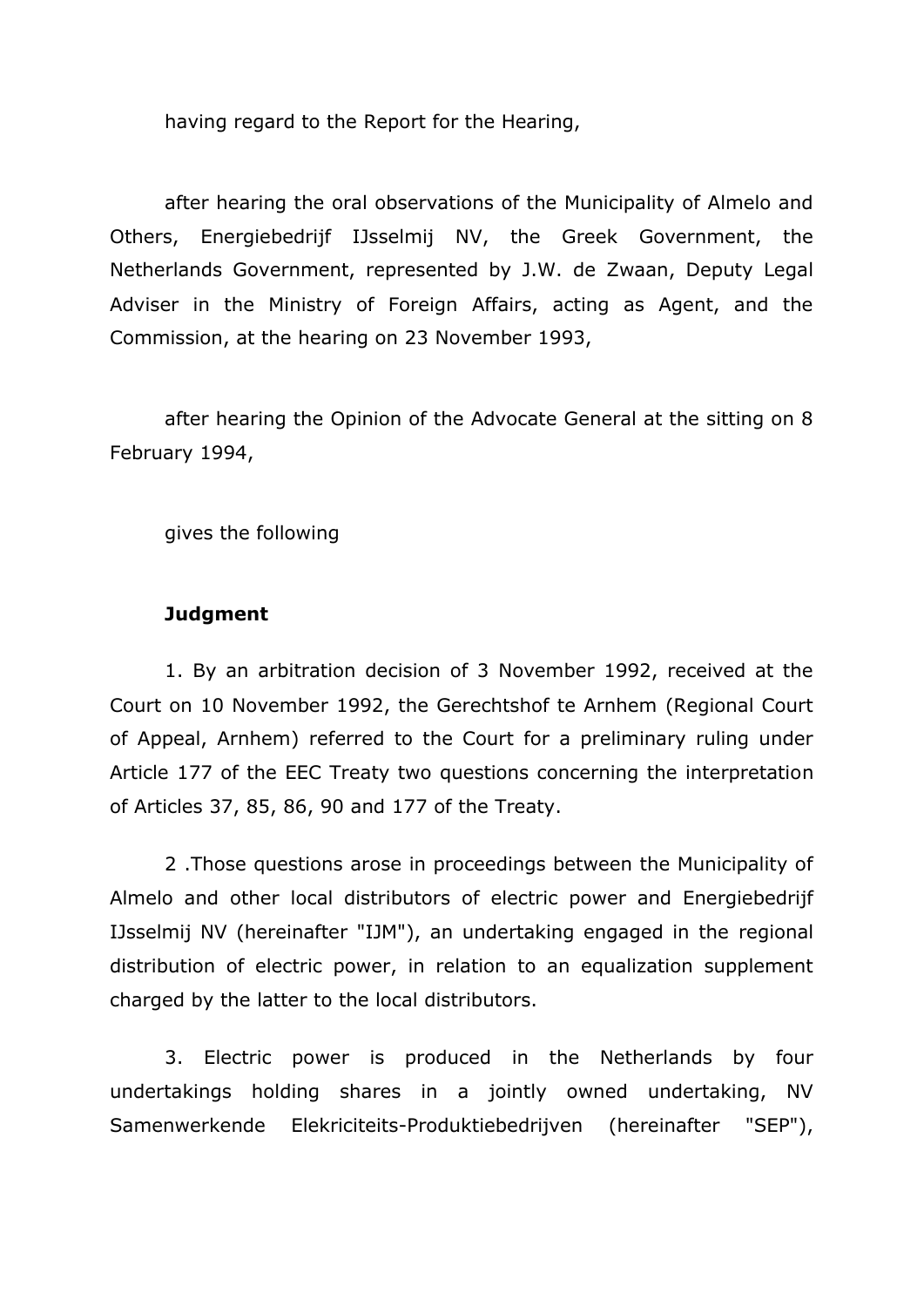which is intended to serve as a vehicle for cooperation between the generators.

4. The distribution of electricity is organized at regional and local level. Within the territory granted to them, the regional distribution undertakings supply the local distribution undertakings owned by the municipalities and, in some cases, the end-users. The local distribution undertakings handle supplies to customers within the municipalities. The production and distribution undertakings are owned, directly or indirectly, by the provinces and municipalities.

5. By Royal Order of 1918 IJM was granted a non-exclusive concession to distribute electricity within the territory covered by that concession. IJM supplies electricity to local distributors, in particular the Municipality of Almelo and the other plaintiffs in the main proceedings, and also makes direct supplies to consumers in rural areas.

6. From 1985 to 1988, local distributors were prohibited from importing electricity by virtue of an exclusive purchasing clause contained in the general conditions for the supply of electric power to municipalities having their own distribution undertaking within the territory covered by NV Electriciteits-Maatschappij IJsselcentrale (as IJM was formerly known, hereinafter "IJC"). Under Article 2(2) of those general conditions, the municipality undertakes

"to obtain electric power for supply in its territory exclusively from IJC, and to use that power only for its own consumption or for supply to third parties for consumption in the territory of the Municipality".

7. The general conditions imposed by IJM are in the form of the model general conditions of supply drawn up by the Association of Operators of Electricity Undertakings in the Netherlands.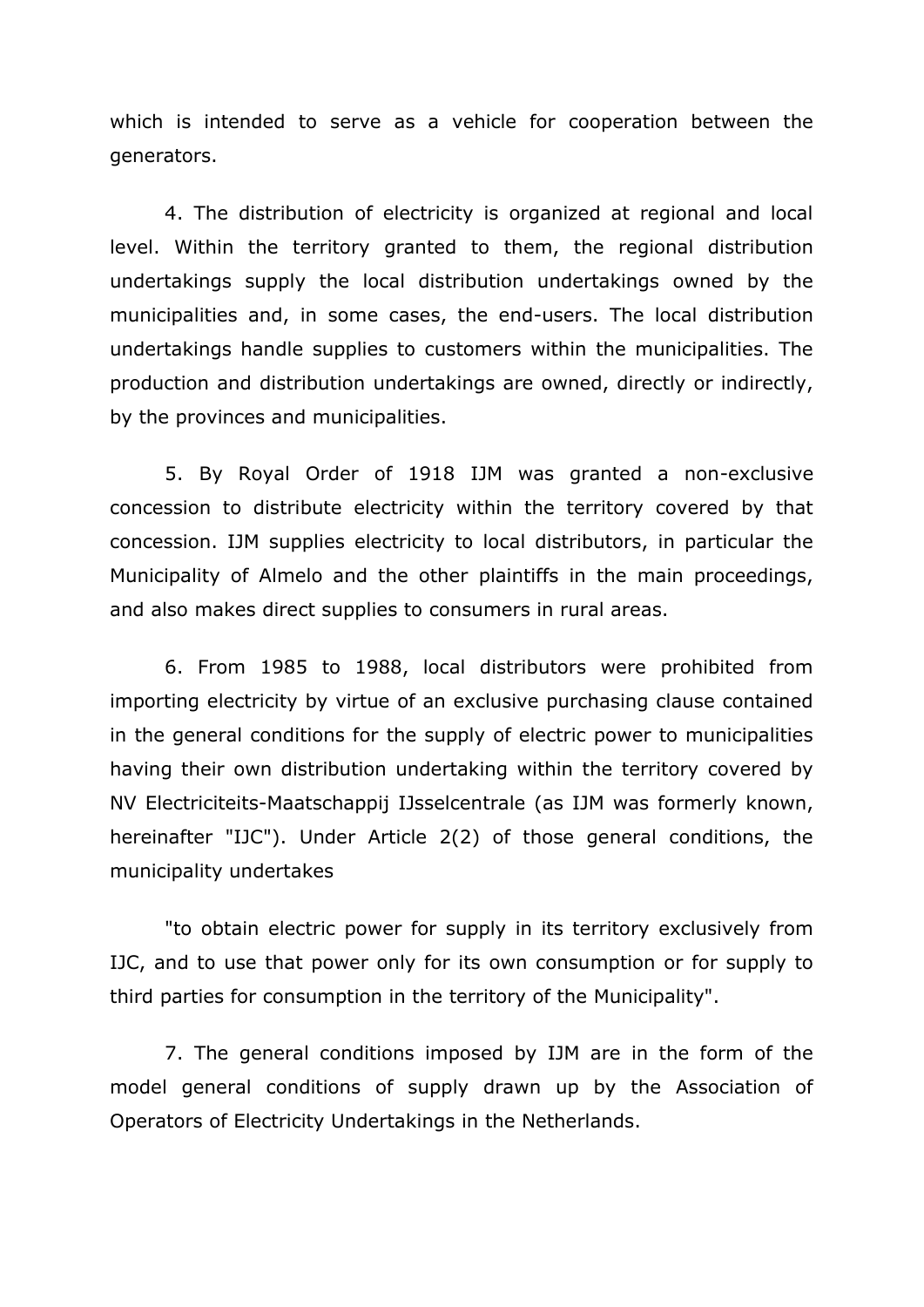8. That exclusive purchasing clause is coupled with an exclusive sales undertaking on the part of the regional distributor.

9. For its part the local distributor requires the end-user to enter into an exclusive purchasing obligation.

10. As between the producers and the regional distributors, there is also a prohibition against imports of electric power (Article 21 of the Overeenkomst van Samenwerking - cooperation agreement - between the electricity generating companies and SEP of 22 March 1986, which replaced the General SEP Agreement of 1971, hereinafter "the OVS").

11. With effect from 1 January 1985, IJC charged the local distributors an equalization supplement, that is to say, a surcharge intended to offset the difference between the higher cost incurred by it in distributing electricity to consumers in rural areas and the lower cost incurred by the local distributors in distributing electricity to consumers in urban areas.

12. In 1988 certain local distribution undertakings lodged with the Commission a complaint against IJC, relating to three matters:

- the import ban explicitly laid down in the 1971 General SEP Agreement and in the OVS;

- the exclusive purchasing obligation deriving from the agreements concluded with IJC;

- IJC' s power to determine prices unilaterally and to impose the equalization supplement.

13. The Law of 16 November 1989 laying down rules on the generation, import, transmission and sale of electricity (Staatsblad 535) altered the electricity distribution system in the Netherlands. Pursuant to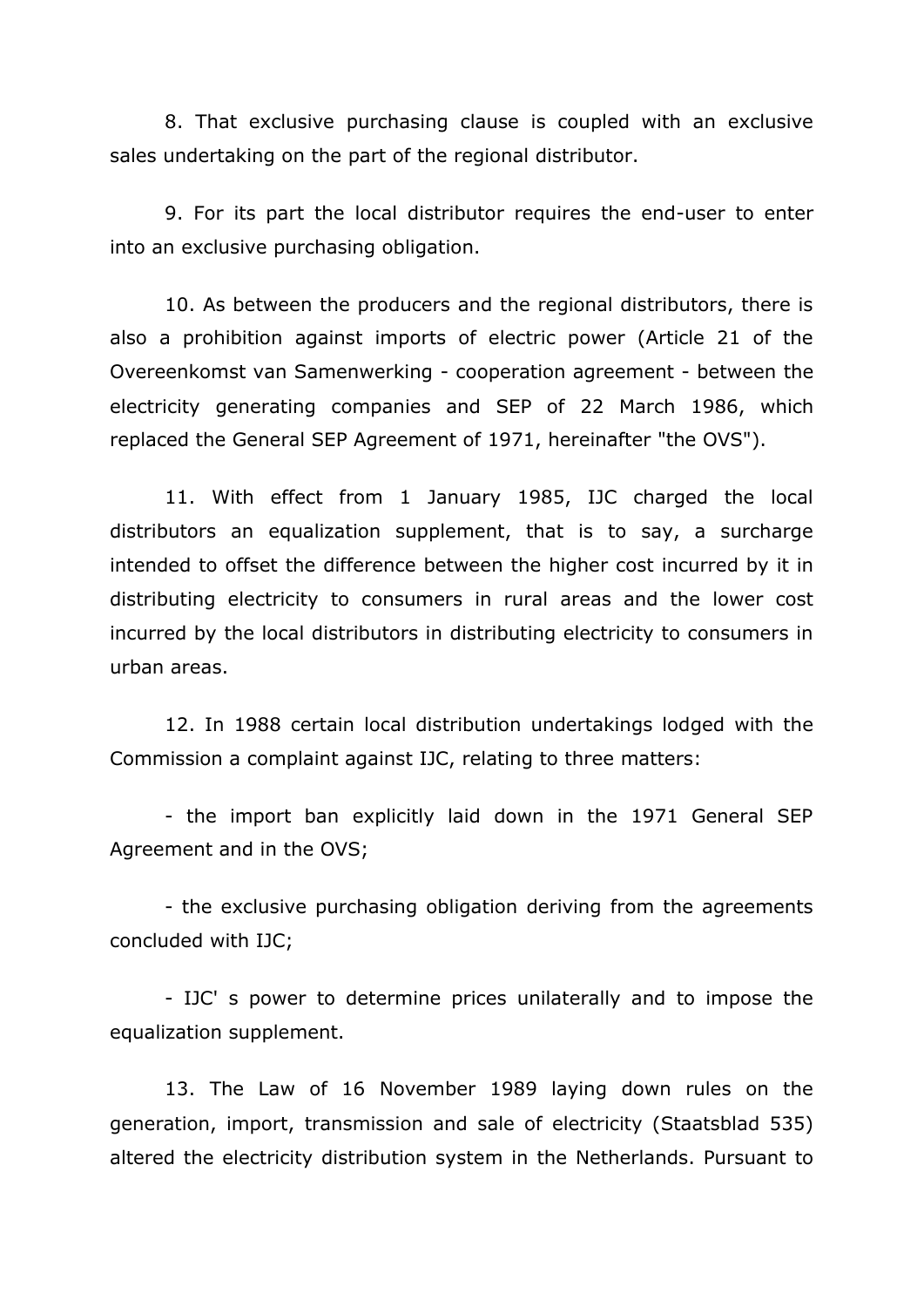Article 34 of that Law and a Ministerial Order of 20 March 1990 (Staatscourant of 22 March 1990), SEP has the sole right to import electricity for public supply purposes, with the exception of electricity with a voltage below 500 volts.

14. Following the lodging of the complaint in 1988, the Commission adopted a decision of 16 January 1991 relating to a proceeding under Article 85 of the EEC Treaty (IV/37.732 - IJsselcentrale (IJC) and others, OJ 1991 L 28, p. 32, hereinafter "the 1991 Decision"). The Commission states in Article 1 of that decision that Article 21 of the OVS

"constitutes an infringement of Article 85(1) of the Treaty in so far as it has as its object or effect the restriction of imports by private industrial consumers and of exports of production outside the field of public supply, by distributors and private industrial consumers, including autogenerators".

15. The Commission observes that the ban on imports at the level of non-public distribution, that is to say, the ban imposed on consumers in their contracts with local distributors, cannot be justified under Article 90(2) of the Treaty.

16. Although the Commission did not express a view in the 1991 Decision on the ban on imports resulting from Article 2(2) of the general conditions, it notes that

"these provisions of the General Terms and Conditions together with Article 21 form a whole, operating both among generators and ultimately between them and their industrial consumers".

17. The Commission refrained from passing judgment on the question whether Article 90(2) of the Treaty applies to the ban on imports imposed by Article 21 of the OVS on the public supply of electricity; according to the Commission, the ban on imports by generators and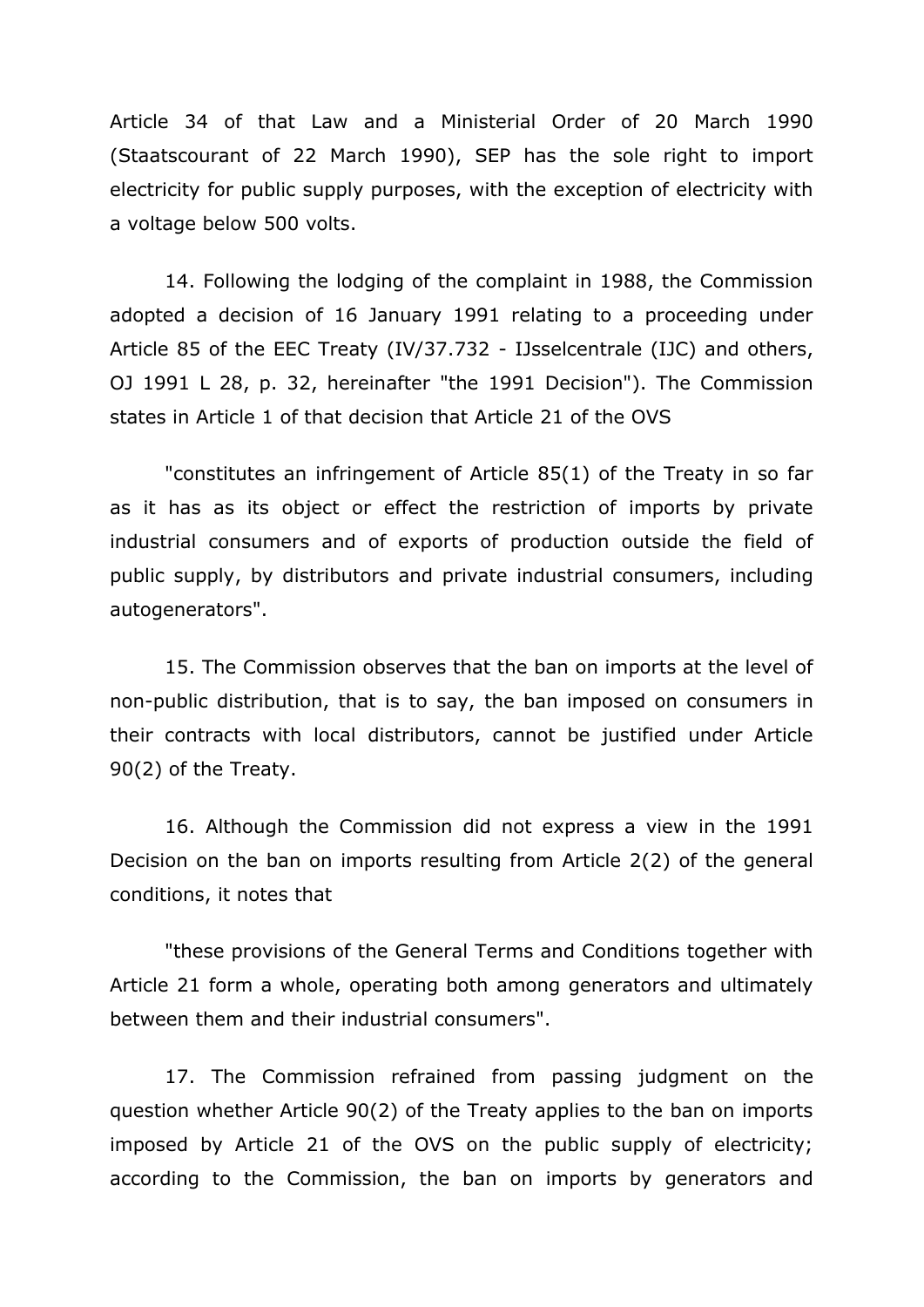distributors otherwise than through SEP in the context of public supply is now to be found in Article 34 of the 1989 Law, and to take a view on the matter would be to anticipate the question whether that Law is compatible with the Treaty. Nor did the Commission make any finding as to the lawfulness of the equalization supplement.

18. The action brought by the complainants against the 1991 Decision was dismissed by judgment of the Court of First Instance in Case T-16/91 Rendo and Others v Commission [1992] ECR II-2417. The appeal lodged by the complainants against that judgment is pending before the Court of Justice (Case C-19/93 P Rendo and Others v Commission).

19. Before they brought the matter before the Commission, the local distributors had initiated arbitration proceedings pursuant to the general conditions, with a view to obtaining a decision on the legality of the equalization supplement imposed by IJM.

20. When the arbitrators rejected their claim the local distributors appealed to the Gerechtshof te Arnhem, which must determine the appeal according to what appears fair and reasonable (als goede mannen naar billijkheid). The national court, considering that without the import ban IJM could probably not have imposed the equalization supplement, has asked the Court for a preliminary ruling on the following questions:

"1. Is a national court or tribunal which determines an appeal against an arbitration award to be regarded as a 'national court or tribunal' for the purposes of Article 177 of the EEC Treaty if under the arbitration agreement made between the parties it must give judgment according to what appears fair and reasonable?

and, in the event that the answer to the first question is in the affirmative,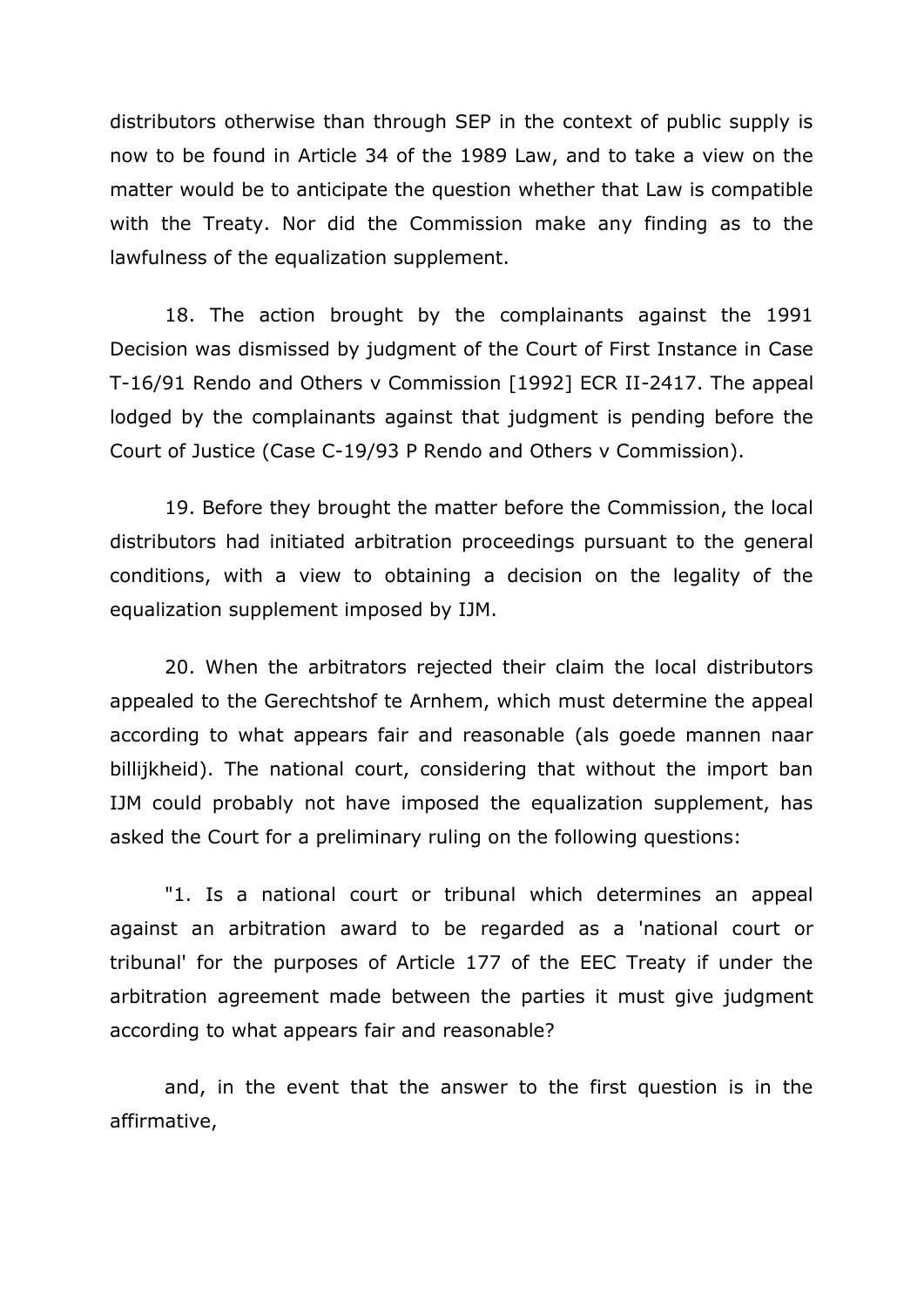2. How are Articles 37 and/or 85 and/or 86 and/or 90 of the EEC Treaty to be interpreted with reference to a ban on the import of electricity for public supply purposes contained in the general conditions of a regional electricity distributor from 1985 to 1988 inclusive, possibly in conjunction with an import ban contained in an agreement made between the electricity generation undertakings in the Member State concerned?"

The first question

21. In order to answer the first question, it should be noted that, as the Court held in its judgment in Case 61/65 Vaassen-Goebbels [1966] ECR 377, the concept of a court or tribunal within the meaning of Article 177 of the Treaty necessarily implies that such a forum should satisfy a number of criteria; it must be established by law, have a permanent existence, exercise binding jurisdiction, be bound by rules of adversary procedure and apply the rule of law. The Court has extended those criteria, pointing out in particular the need for the court or tribunal in question to be independent (judgments in Case 14/86 Pretore di Salò [1987] ECR 2545, paragraph 7, Case 338/85 Pardini [1988] ECR 2041, paragraph 9 and Case C-24/92 Corbiau [1993] ECR I-1278).

22. With regard to arbitration, the Court held in its judgment in Case 102/81 Nordsee [1982] ECR 1095, paragraph 14, that the concept of a court or tribunal within the meaning of Article 177 of the Treaty covers an ordinary court reviewing an arbitration award in the case of an appeal or objection, in proceedings for leave to issue execution or by any other method of recourse available under the relevant national legislation.

23. That interpretation by the Court is not affected by the fact that, by virtue of the arbitration agreement made between the parties, a court such as the Gerechtshof gives judgment according to what appears fair and reasonable. It follows from the principles of the primacy of Community law and of its uniform application, in conjunction with Article 5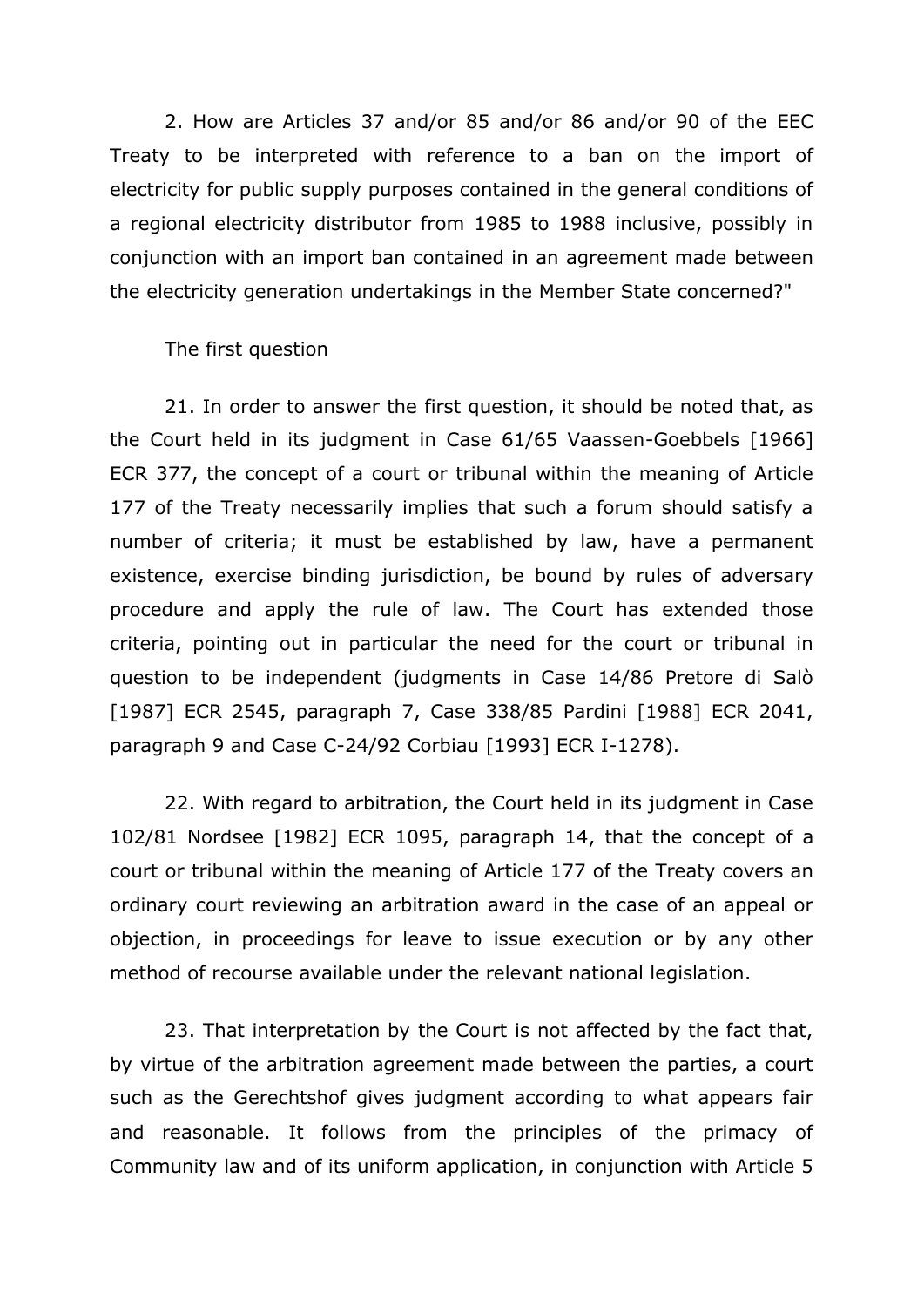of the Treaty, that a court of a Member State to which an appeal against an arbitration award is made pursuant to national law must, even where it gives judgment having regard to fairness, observe the rules of Community law, in particular those relating to competition.

24. The answer to the first question must therefore be that a national court which, in a case provided for by law, determines an appeal against an arbitration award must be regarded as a court or tribunal within the meaning of Article 177 of the EEC Treaty, even if under the terms of the arbitration agreement made between the parties that court must give judgment according to what appears fair and reasonable.

The second question

25. By its second question the national court is essentially asking whether Articles 37 and/or 85 and/or 86 and/or 90 of the Treaty preclude the application, by a regional electricity distributor, of an exclusive purchasing clause contained in the general conditions of sale which prohibits a local distributor from importing electricity for public supply purposes.

26. In order to answer that question, it is necessary to consider whether a ban on imports imposed on a local electricity distributor under a contract concluded with the regional distributor is contrary to Articles 37, 85 or 86 of the Treaty, and the extent to which derogations from the prohibitions laid down by those provisions may be made under Article 90(2) of the Treaty.

#### Article 37 of the Treaty

27. First of all, as far as the scope of Article 37 is concerned, it is to be recalled that it follows both from the position which that article occupies in the chapter on the elimination of quantitative restrictions and from the use of the words "imports" and "exports" in the second indent of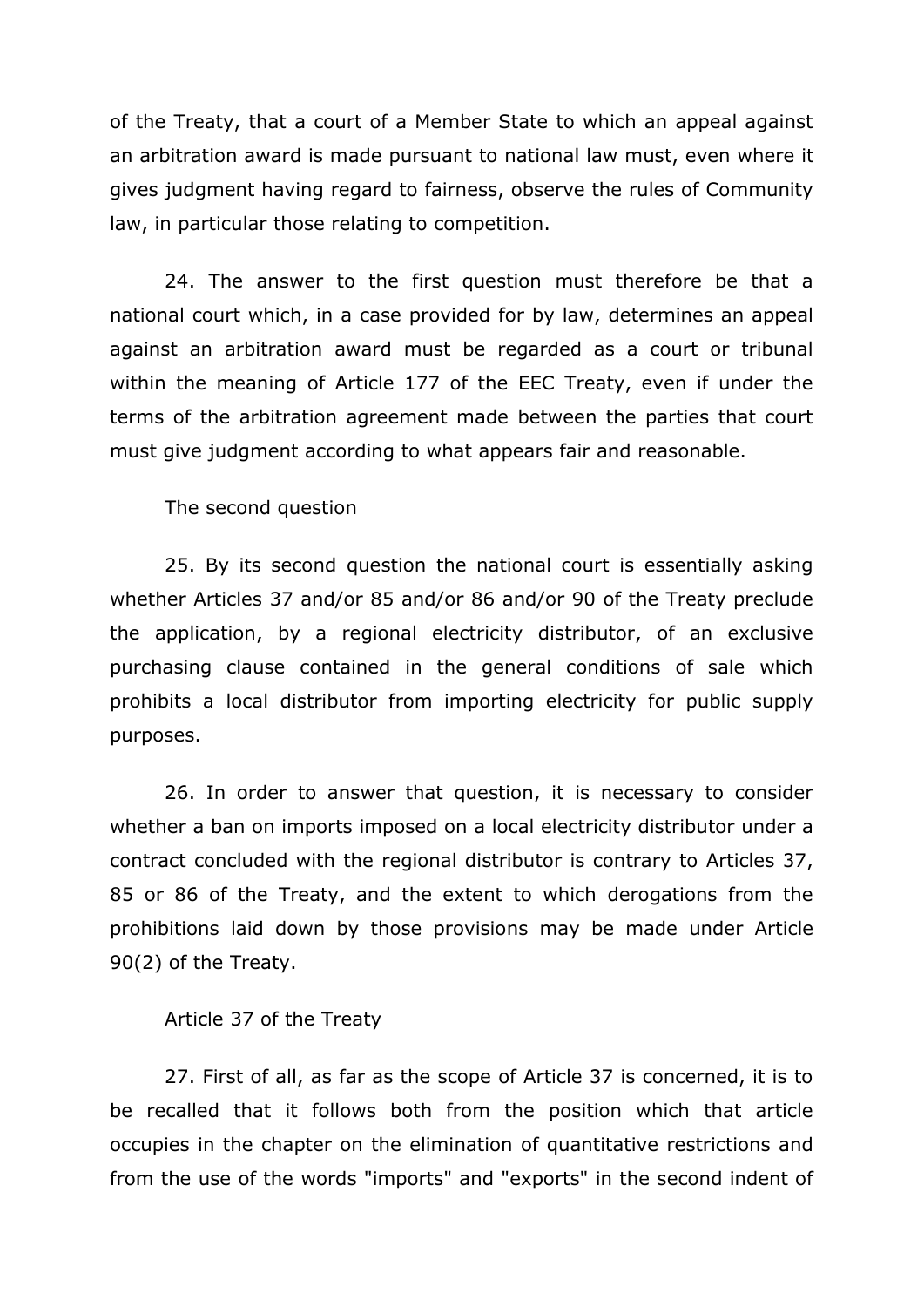paragraph (1) and the word "products" in paragraphs (3) and (4) that it covers trade in goods (see the judgments in Case 155/73 Sacchi [1974] ECR 409, paragraph 10, and Joined Cases C-46/90 and C-93/91 Lagauche and Evrard [1993] ECR I-5267, paragraph 33).

28. In Community law, and indeed in the national laws of the Member States, it is accepted that electricity constitutes a good within the meaning of Article 30 of the Treaty. Electricity is thus regarded as a good under the Community' s tariff nomenclature (code CN 27.16). Furthermore, in its judgment in Case 6/64 Costa v ENEL [1964] ECR 1141 the Court accepted that electricity may fall within the scope of Article 37 of the Treaty.

29. As regards the situations covered by Article 37, it is to be recalled that the provision relates to State monopolies of a commercial character. In its judgment in Case 30/87 Bodson [1988] ECR 2479, at paragraph 13, the Court held that Article 37 applies to situations in which the national authorities are in a position to control, direct or appreciably influence trade between Member States through a body established for that purpose or a delegated monopoly.

30. Where contracts are concluded in such circumstances, the Court has held that no agreement exists for the purposes of Article 85 if the effect on trade flows from concession contracts concluded between public authorities and undertakings entrusted with the operation of a public service (judgment in Bodson, cited above, paragraph 18).

31. As far as that issue is concerned, IJM has not been granted an exclusive concession giving it a monopoly in the supply of electricity within the territory covered by the concession. Secondly, the contracts giving rise to the dispute before the national court were concluded not between the public authorities and IJM but between a regional distributor and local distributors. Moreover, those contracts determine the conditions under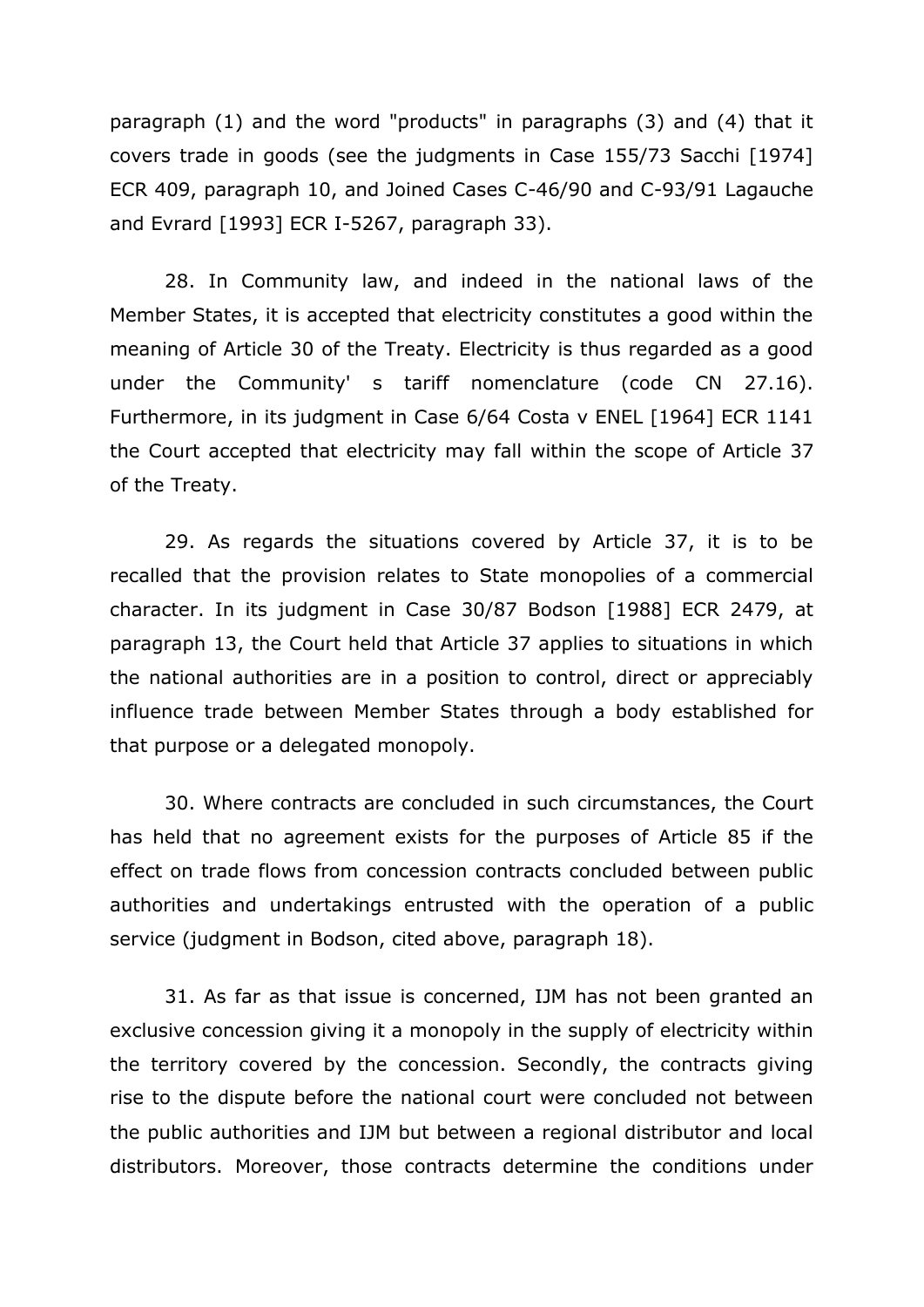which IJM supplies electric power to the local distributors, and do not have the effect of transferring to those distributors the public service concession granted to the regional undertaking. The conditions of supply, in particular the exclusive purchasing clause, stem from the agreement between the parties and are not inherent in the territorial concession granted to IJM by the public authorities.

32. It follows that the situation with which the main proceedings are concerned is not covered by Article 37 of the Treaty.

Articles 85, 86 and 90(2) of the Treaty

33. The Court has consistently held that the conduct of an undertaking referred to in Article 90(1) of the Treaty must be assessed with regard to the provisions of Articles 85, 86 and 90(2) (see the judgment in Case C-260/89 ERT [1991] ECR I-2925).

Article 85 of the Treaty

34. Article 85 of the Treaty applies, in its own terms, to agreements between undertakings which restrict competition and affect trade between Member States.

35. As regards the existence of an agreement between undertakings, it is to be observed, as the Commission found in the 1991 Decision, that the electricity distribution system in the Netherlands is based on a network of contractual legal relationships between generators, between generators and regional distributors, between regional distributors and local distributors and, finally, between local distributors and end-users. The exclusive purchasing clause in issue before the national court is contained in the general conditions for the supply of electric power by a regional distributor to local distributors and therefore constitutes a clause contained in an agreement as referred to in Article 85 of the Treaty.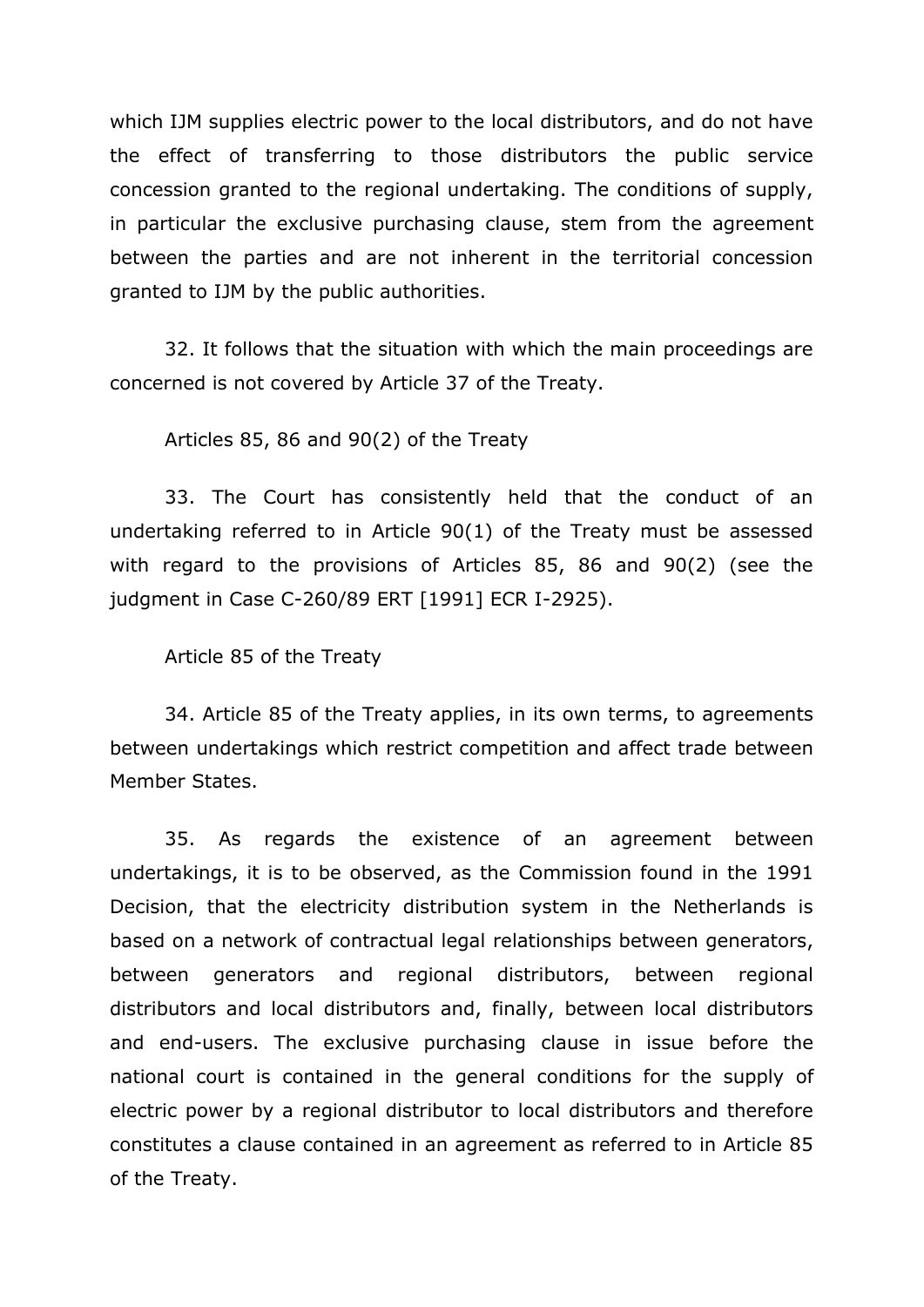36. An agreement containing such a clause has a restrictive effect on competition, inasmuch as the clause prohibits the local distributors from obtaining electricity supplies from other suppliers.

37. In order to determine whether such an agreement has an appreciable effect on trade between Member States, it is necessary, as the Court observed in its judgments in Case 23/67 Brasserie de Haecht [1967] ECR 525 and Case C-234/89 Delimitis [1991] ECR I-935, to assess it in its economic and legal context and to take account of any cumulative effect resulting from the existence of other exclusivity agreements.

38. In that regard, it appears from the documents before the Court that the general conditions governing the relations between the parties to the main proceedings, which contain the exclusivity clause, follow the model General Terms and Conditions for the supply of electricity drawn up by the Association of Operators of Electricity Undertakings in the Netherlands.

39. Those contractual relationships have the cumulative effect of compartmentalizing the national market, inasmuch as they have the effect of prohibiting local distributors established in the Netherlands from obtaining supplies of electricity from distributors or producers in other Member States.

## Article 86 of the Treaty

40. Article 86 of the Treaty prohibits abusive practices resulting from the exploitation by one or more undertakings of a dominant position on the common market or in a substantial part of it in so far as those practices may affect trade between Member States (judgment in Bodson, cited above, paragraph 22).

41. Although the conclusion cannot automatically be drawn that a dominant position is held in a substantial part of the common market by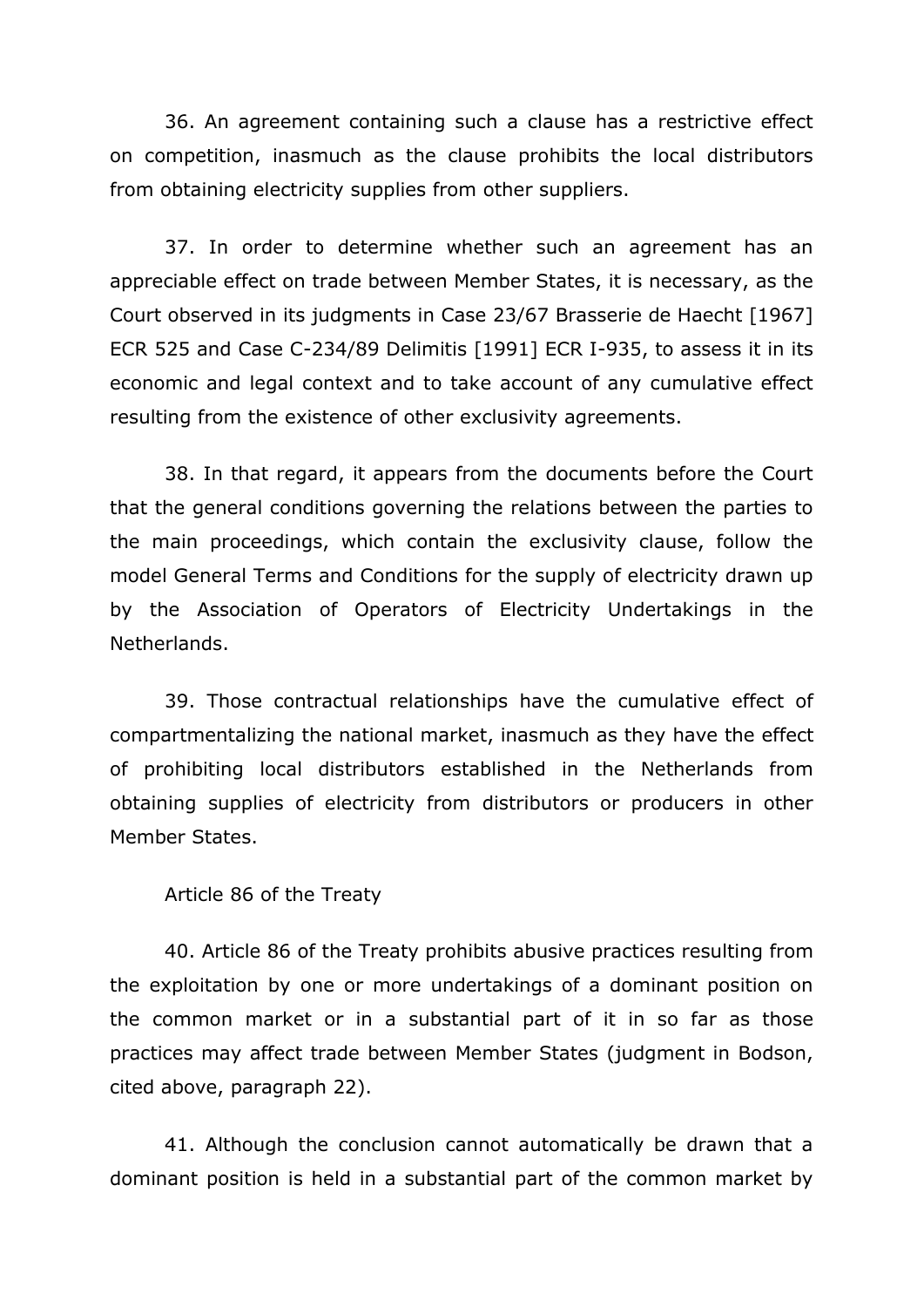an undertaking which, like IJM, has a non-exclusive concession covering only part of the territory of a Member State, a different assessment must apply where that undertaking belongs to a group of undertakings which collectively occupy a dominant position.

42. However, in order for such a collective dominant position to exist, the undertakings in the group must be linked in such a way that they adopt the same conduct on the market (see the judgment in Bodson, cited above).

43. It is for the national court to consider whether there exist between the regional electricity distributors in the Netherlands links which are sufficiently strong for there to be a collective dominant position in a substantial part of the common market.

44. On the question of abuse, the Court has held that where an undertaking having a dominant position on the market ties buyers - even if at their request - by an obligation or promise on their part to obtain all or most of their requirements exclusively from that undertaking, this constitutes an abuse of the dominant position (see the judgments in Case 85/76 Hoffmann-La Roche v Commission [1979] ECR 461, paragraph 89, and Case C-62/86 AKZO v Commission [1991] ECR I-3359, paragraph 149).

45. As explained in paragraphs 38 and 39 above, the exclusive purchasing clause contained in the agreements between the regional distributors and the local distributors may affect trade between Member States.

## Article 90(2) of the Treaty

46. Article 90(2) of the Treaty provides that undertakings entrusted with the operation of services of general economic interest may be exempted from the application of the competition rules contained in the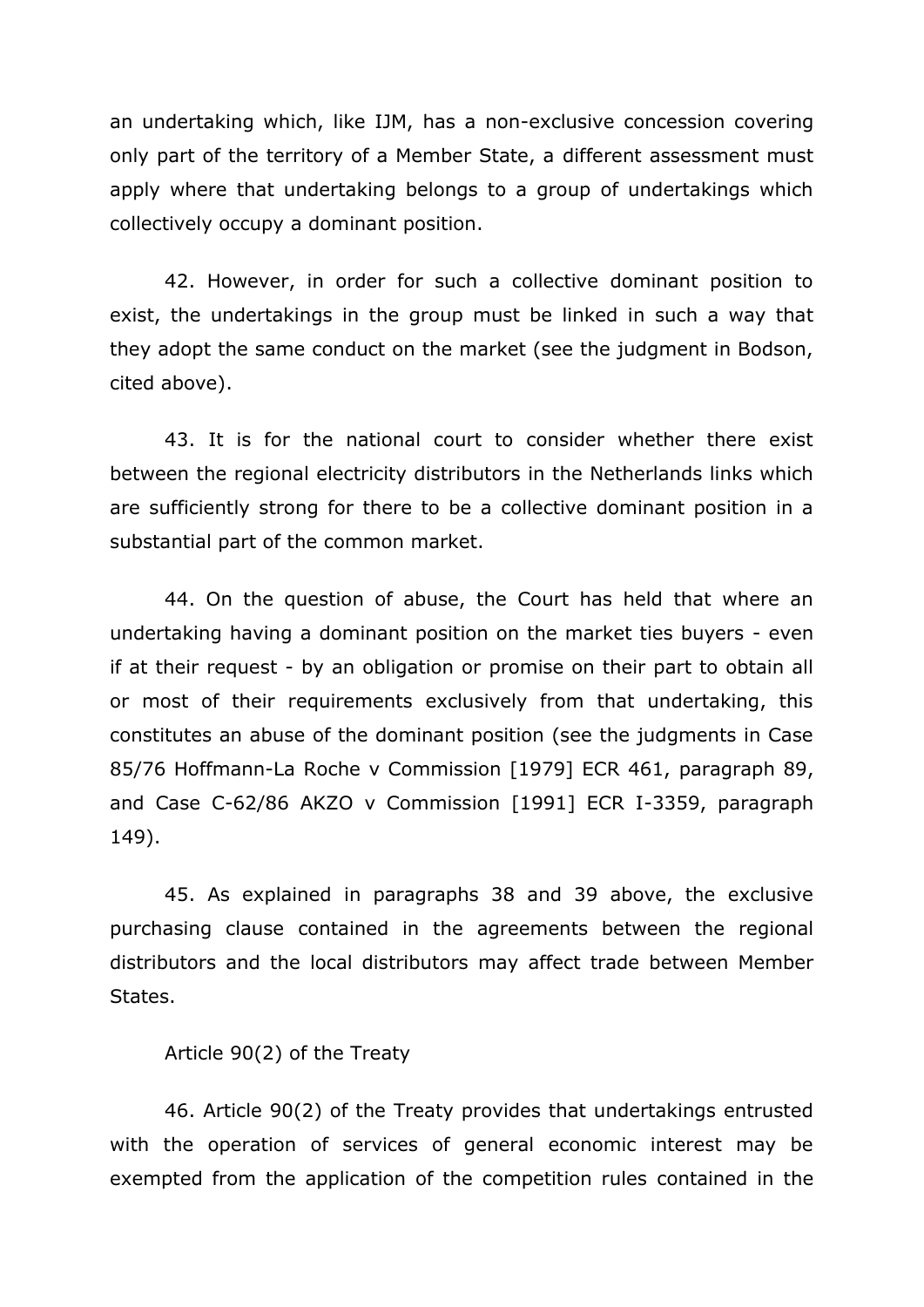Treaty in so far as it is necessary to impose restrictions on competition, or even to exclude all competition, from other economic operators in order to ensure the performance of the particular tasks assigned to them (see the judgment in Case C-320/91 Corbeau [1993] ECR I-2533, paragraph 14).

47. As regards the question whether an undertaking such as IJM has been entrusted with the operation of services of general interest, it should be borne in mind that it has been given the task, through the grant of a non-exclusive concession governed by public law, of ensuring the supply of electricity in part of the national territory.

48. Such an undertaking must ensure that throughout the territory in respect of which the concession is granted, all consumers, whether local distributors or end-users, receive uninterrupted supplies of electricity in sufficient quantities to meet demand at any given time, at uniform tariff rates and on terms which may not vary save in accordance with objective criteria applicable to all customers.

49. Restrictions on competition from other economic operators must be allowed in so far as they are necessary in order to enable the undertaking entrusted with such a task of general interest to perform it. In that regard, it is necessary to take into consideration the economic conditions in which the undertaking operates, in particular the costs which it has to bear and the legislation, particularly concerning the environment, to which it is subject.

50. It is for the national court to consider whether an exclusive purchasing clause prohibiting local distributors from importing electricity is necessary in order to enable the regional distributor to perform its task of general interest.

51. The answer to the second question submitted by the Gerechtshof te Arnhem must therefore be that: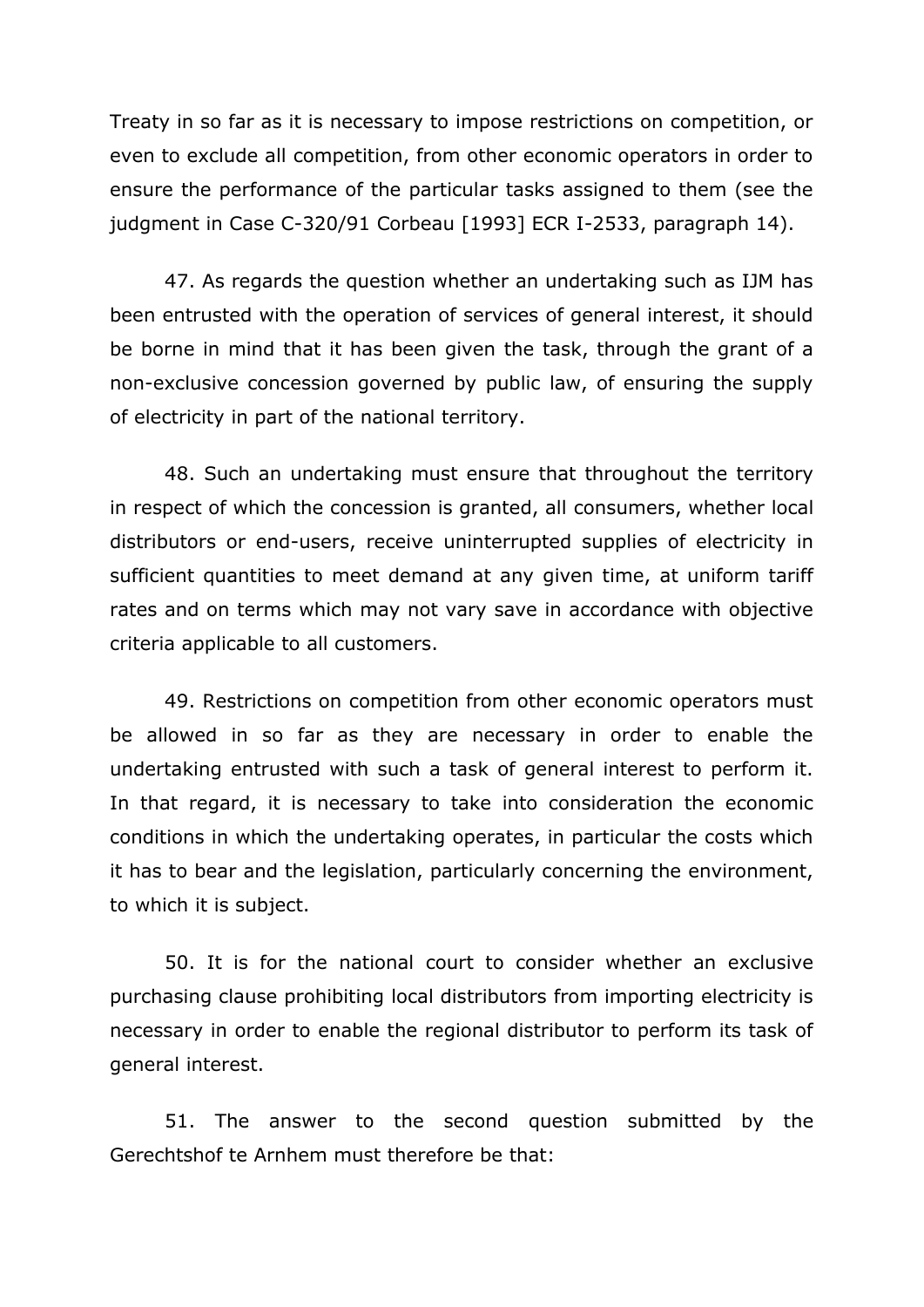(a) Article 85 of the Treaty precludes the application, by a regional electricity distributor, of an exclusive purchasing clause contained in the general conditions of sale which prohibits a local distributor from importing electricity for public supply purposes and which, having regard to its economic and legal context, affects trade between Member States;

(b) Article 86 of the Treaty precludes the application, by a regional electricity distributor where it belongs to a group of undertakings occupying a collective dominant position in a substantial part of the common market, of an exclusive purchasing clause contained in the general conditions of sale which prohibits a local distributor from importing electricity for public supply purposes and which, in view of its economic and legal context, affects trade between Member States;

(c) Article 90(2) of the Treaty is to be interpreted as meaning that the application by a regional electricity distributor of such an exclusive purchasing clause is not caught by the prohibitions contained in Articles 85 and 86 of the Treaty in so far as that restriction of competition is necessary in order to enable that undertaking to perform its task of general interest. It is for the national court to consider whether that condition is fulfilled.

#### **Costs**

52. The costs incurred by the Greek, French and Netherlands Governments and the Commission of the European Communities, which have submitted observations to the Court, are not recoverable. Since these proceedings are, for the parties to the main proceedings, a step in the proceedings pending before the national court, the decision on costs is a matter for that court.

## **On those grounds, THE COURT,**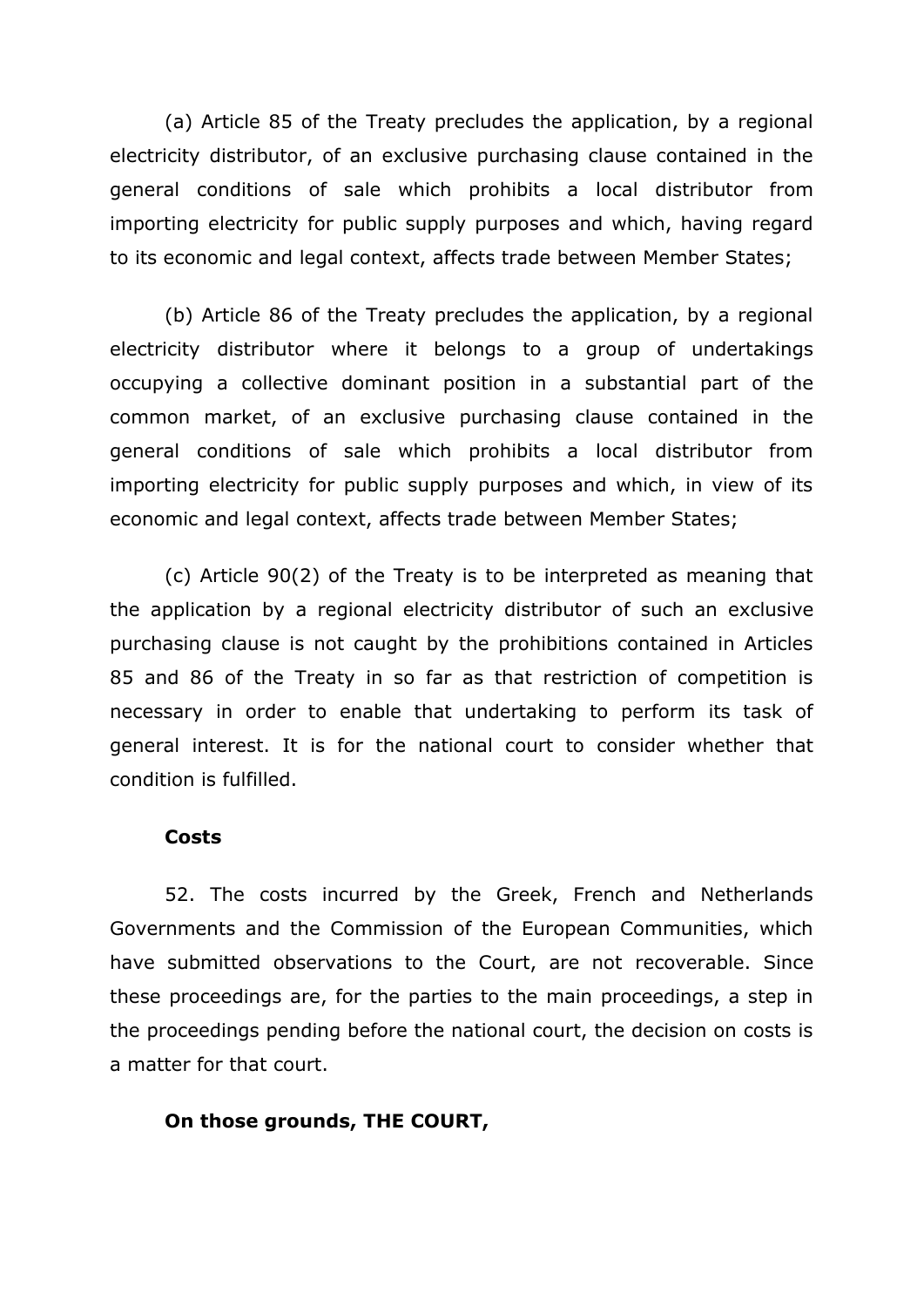in answer to the questions referred to it by the Gerechtshof te Arnhem by an arbitration decision of 3 November 1992, hereby rules:

1. A national court which, in a case provided for by law, determines an appeal against an arbitration award must be regarded as a court or tribunal within the meaning of Article 177 of the Treaty, even if under the terms of the arbitration agreement made between the parties that court must give judgment according to what appears fair and reasonable.

2. (a) Article 85 of the Treaty precludes the application, by a regional electricity distributor, of an exclusive purchasing clause contained in the general conditions of sale which prohibits a local distributor from importing electricity for public supply purposes and which, having regard to its economic and legal context, affects trade between Member States;

(b) Article 86 of the Treaty precludes the application, by a regional electricity distributor where it belongs to a group of undertakings occupying a collective dominant position in a substantial part of the common market, of an exclusive purchasing clause contained in the general conditions of sale which prohibits a local distributor from importing electricity for public supply purposes and which, in view of its economic and legal context, affects trade between Member States;

(c) Article 90(2) of the Treaty is to be interpreted as meaning that the application by a regional electricity distributor of such an exclusive purchasing clause is not caught by the prohibitions contained in Articles 85 and 86 of the Treaty in so far as that restriction of competition is necessary in order to enable that undertaking to perform its task of general interest. It is for the national court to consider whether that condition is fulfilled.

[Signatures]